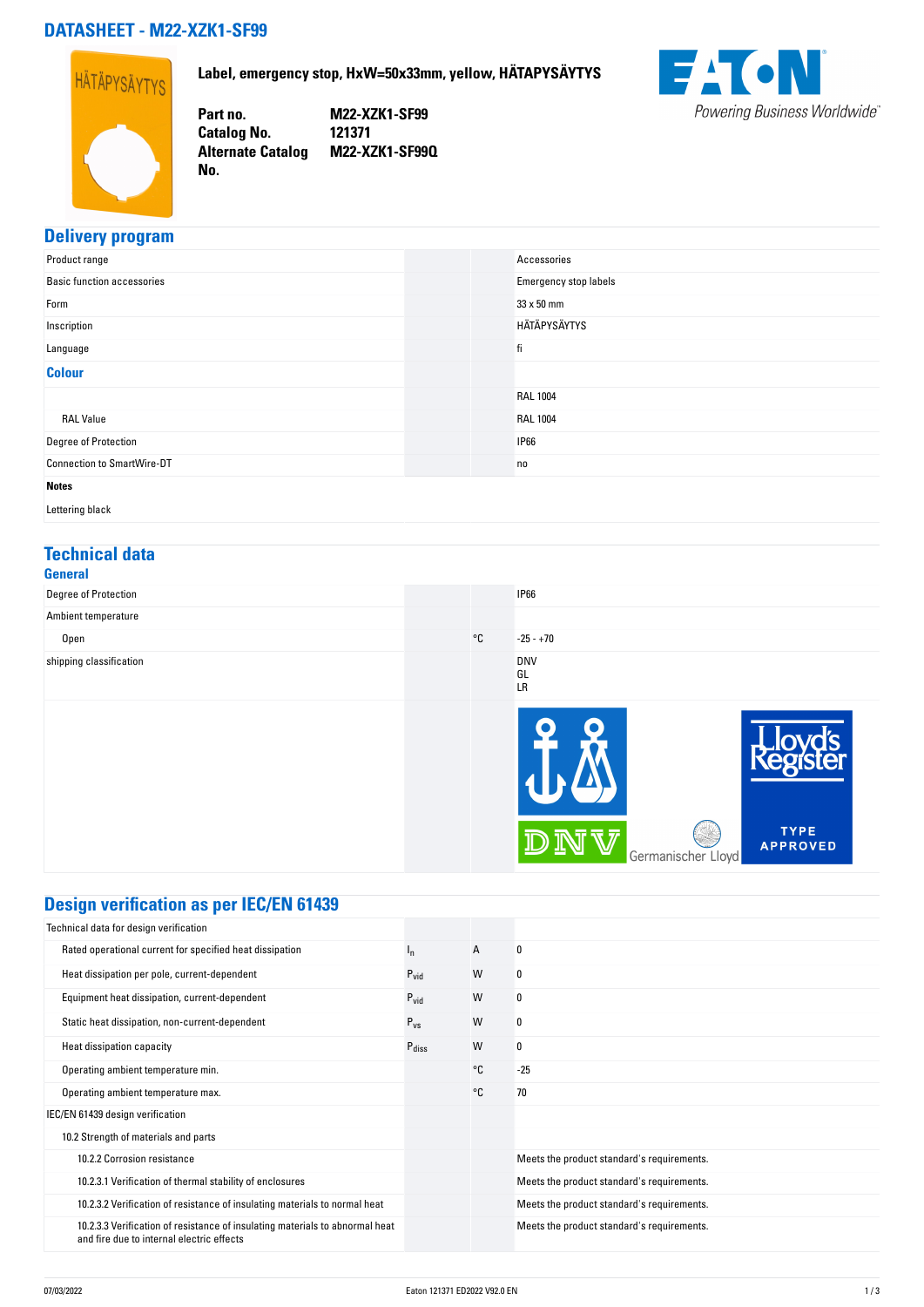| 10.2.4 Resistance to ultra-violet (UV) radiation         | Please enquire                                                                                              |
|----------------------------------------------------------|-------------------------------------------------------------------------------------------------------------|
| 10.2.5 Lifting                                           | Does not apply, since the entire switchgear needs to be evaluated.                                          |
| 10.2.6 Mechanical impact                                 | Does not apply, since the entire switchgear needs to be evaluated.                                          |
| 10.2.7 Inscriptions                                      | Meets the product standard's requirements.                                                                  |
| 10.3 Degree of protection of ASSEMBLIES                  | Does not apply, since the entire switchgear needs to be evaluated.                                          |
| 10.4 Clearances and creepage distances                   | Meets the product standard's requirements.                                                                  |
| 10.5 Protection against electric shock                   | Does not apply, since the entire switchgear needs to be evaluated.                                          |
| 10.6 Incorporation of switching devices and components   | Does not apply, since the entire switchgear needs to be evaluated.                                          |
| 10.7 Internal electrical circuits and connections        | Is the panel builder's responsibility.                                                                      |
| 10.8 Connections for external conductors                 | Is the panel builder's responsibility.                                                                      |
| 10.9 Insulation properties                               |                                                                                                             |
| 10.9.2 Power-frequency electric strength                 | Is the panel builder's responsibility.                                                                      |
| 10.9.3 Impulse withstand voltage                         | Is the panel builder's responsibility.                                                                      |
| 10.9.4 Testing of enclosures made of insulating material | Is the panel builder's responsibility.                                                                      |
| 10.10 Temperature rise                                   | Not applicable.                                                                                             |
| 10.11 Short-circuit rating                               | Is the panel builder's responsibility. The specifications for the switchgear must be<br>observed.           |
| 10.12 Electromagnetic compatibility                      | Is the panel builder's responsibility. The specifications for the switchgear must be<br>observed.           |
| 10.13 Mechanical function                                | The device meets the requirements, provided the information in the instruction<br>leaflet (IL) is observed. |

#### **Technical data ETIM 8.0**

Low-voltage industrial components (EG000017) / Text plate for command devices (EC000624)

Electric engineering, automation, process control engineering / Low-voltage switch technology / Command and alarm device / Identification plate for command devices (ecl@ss10.0.1-27-37-12-25 [AKF043014])

| Meaning of the imprint  |    | <b>Emergency Stop</b> |
|-------------------------|----|-----------------------|
| Language of the imprint |    | Finnish               |
| Imprint ISO symbols     |    | None                  |
| Colour                  |    | Yellow                |
| Shape                   |    | Rectangular           |
| Width                   | mm | 33                    |
| Height                  | mm |                       |
| Outer diameter          | mm | 0                     |

# **Approvals**

| North America Certification |  | $\sim$<br>U1/CS<br>certification not required ،<br>and the contract of the contract of the contract of the contract of the contract of the contract of the contract of |
|-----------------------------|--|------------------------------------------------------------------------------------------------------------------------------------------------------------------------|
|-----------------------------|--|------------------------------------------------------------------------------------------------------------------------------------------------------------------------|